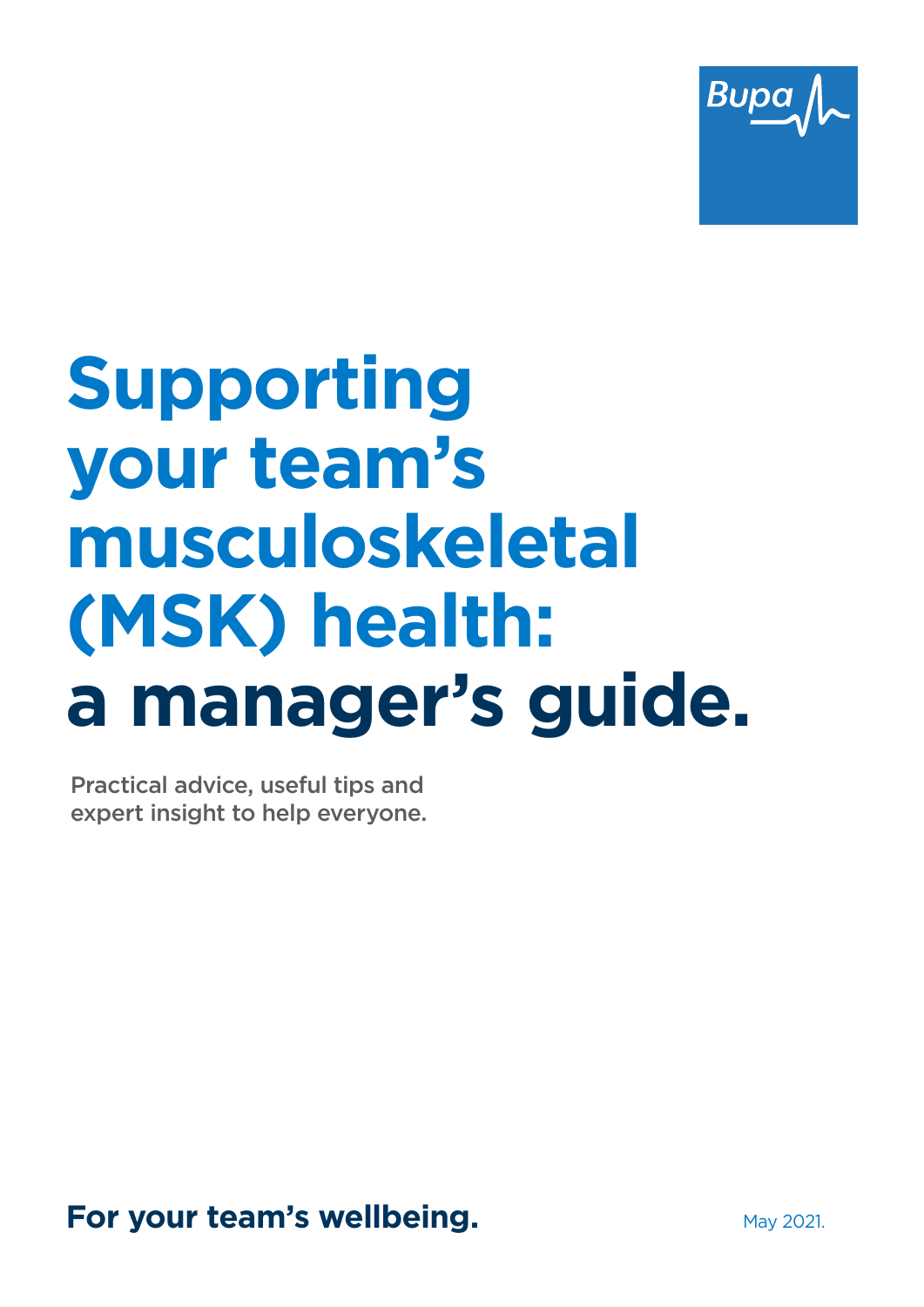# **Introduction.**

**In this guide, we'll explain what MSK means, the importance of good MSK health in the workplace, and how you can support your team.**



**[MSK conditions](#page-2-0)  and symptoms**

**MSK at work [and mental health](#page-5-0) <b>[Five support tips](#page-8-0)**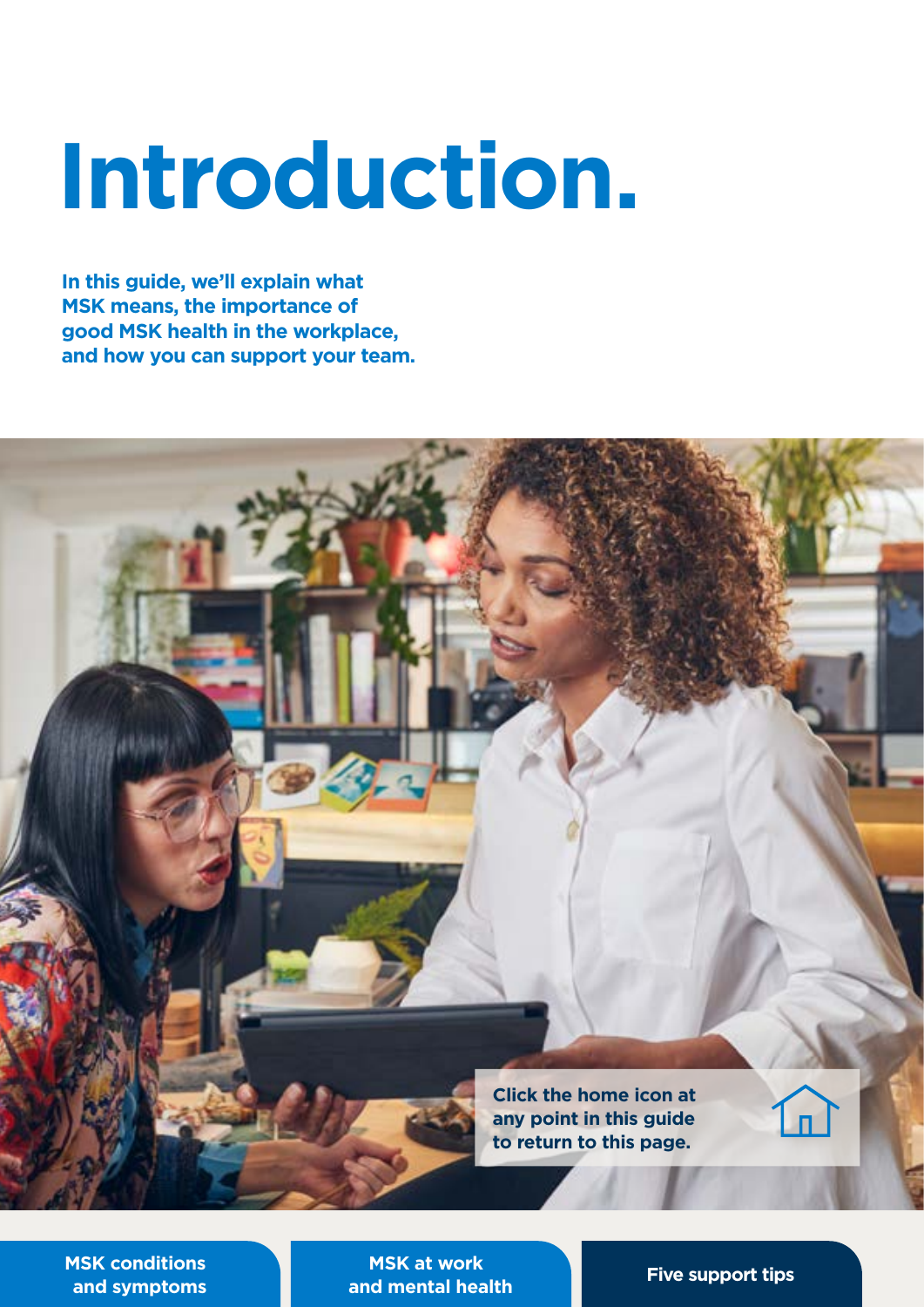<span id="page-2-0"></span>

## **What does MSK mean?**

The term musculoskeletal (MSK), refers to the way your muscles, bones and joints work together for movement. Having good MSK health can help your employees to carry out their daily tasks and activities easily and without pain. Looking after your employees' MSK health now can help to prevent aches and pains from developing in the future.

## **1.7 billion people**

**It's estimated that around 1.7 billion people are affected by musculoskeletal conditions worldwide1 .**

1 Musculoskeletal conditions. World Health Organization. Accessed 8 February 2021.

What is MSK? [MSK conditions](#page-3-0) Symptoms [of MSK conditions](#page-4-0)

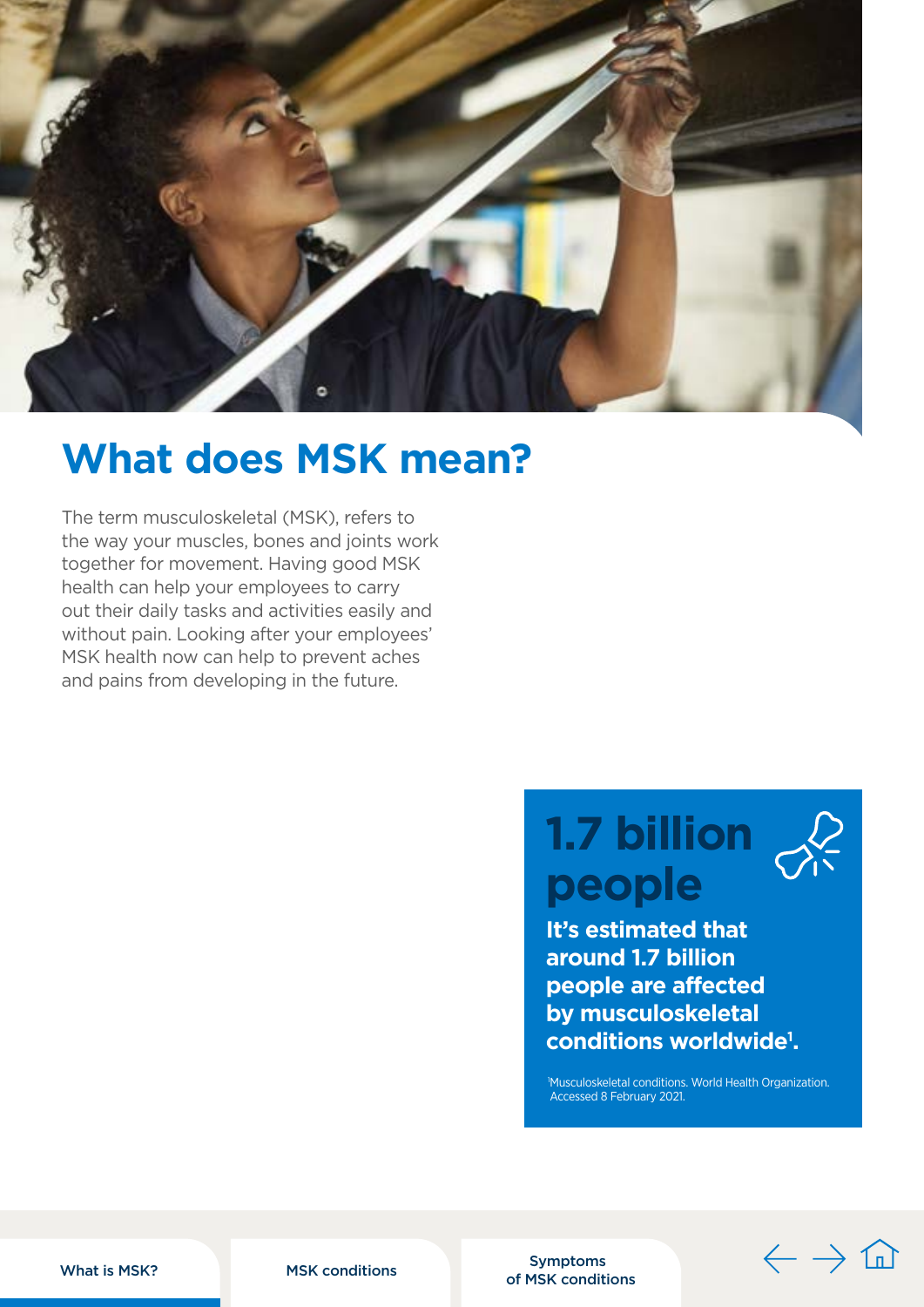<span id="page-3-0"></span>

## **What are MSK conditions?**

It's estimated that around 1.7 billion people are affected by musculoskeletal conditions worldwide<sup>1</sup>. These can be acute – which means they develop suddenly and are usually temporary. Or persistent – which means they continue for longer than would usually be expected. Some of the most common MSK conditions include:

- pain in your back or neck
- $\blacksquare$  shoulder pain
- $\blacksquare$  knee pain
- $arthritis$
- broken bones (fractures)
- **In trauma, for example an injury from an accident**
- **SPORTS** injuries such as sprains and strains
- Done conditions, such as osteoarthritis
- conditions affecting your muscles. for example sarcopenia
- $\blacksquare$  regional pain disorders, like fibromyalgia or tennis elbow.

## **10 million people**

**In the UK, around 10 million people are thought to have arthritis4.**

4 What is arthritis. Versus Arthritis. Accessed 17 March 2021.

1 Musculoskeletal conditions. World Health Organization. Accessed 8 February 2021.

[What is MSK?](#page-2-0) MSK conditions MSK Symptoms [of MSK conditions](#page-4-0)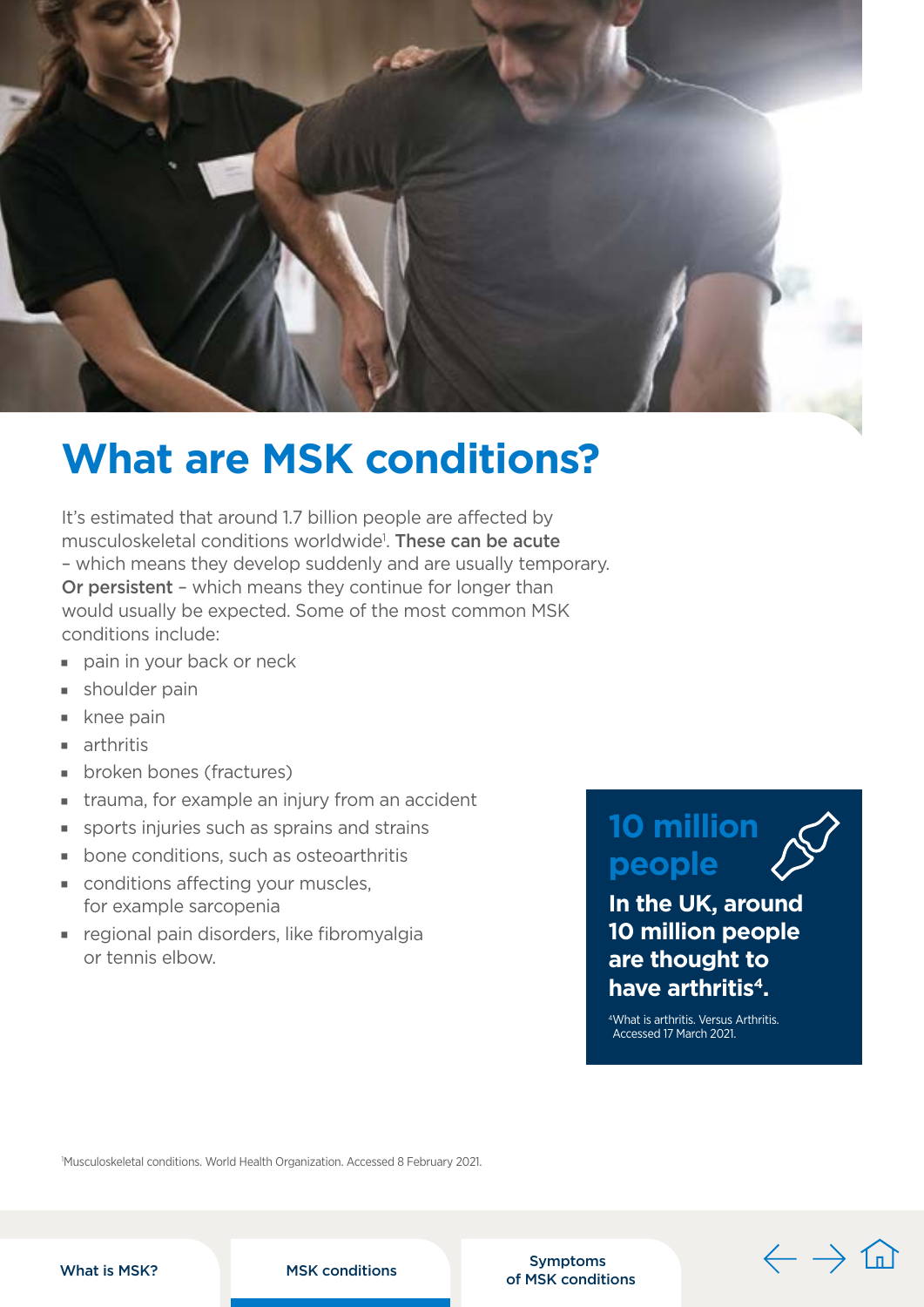<span id="page-4-0"></span>

## **What are the symptoms of MSK conditions?**

The symptoms of MSK conditions aren't always visible. So you might not know that one of your employees is having difficulties unless they tell you. Some of the symptoms of MSK conditions may include:

- aches, pains or stiffness in your muscles, bones or joints
- not being able to move as freely or easily as usual
- difficulty performing everyday tasks
- $\blacksquare$  struggling to exercise
- **poor sleep**
- $\blacksquare$  feeling a loss of independence
- $\blacksquare$  difficulty taking part in social or work activities
- **1 in 5** poor mental health.

**people see their GP about a musculoskeletal problem each year2,4.**

2 Musculoskeletal health: A public health approach. Versus Arthritis. Published June 2014. 4 What is arthritis. Versus Arthritis. Accessed 17 March 2021.

[What is MSK?](#page-2-0) [MSK conditions](#page-3-0) MSK Symptoms of MSK conditions

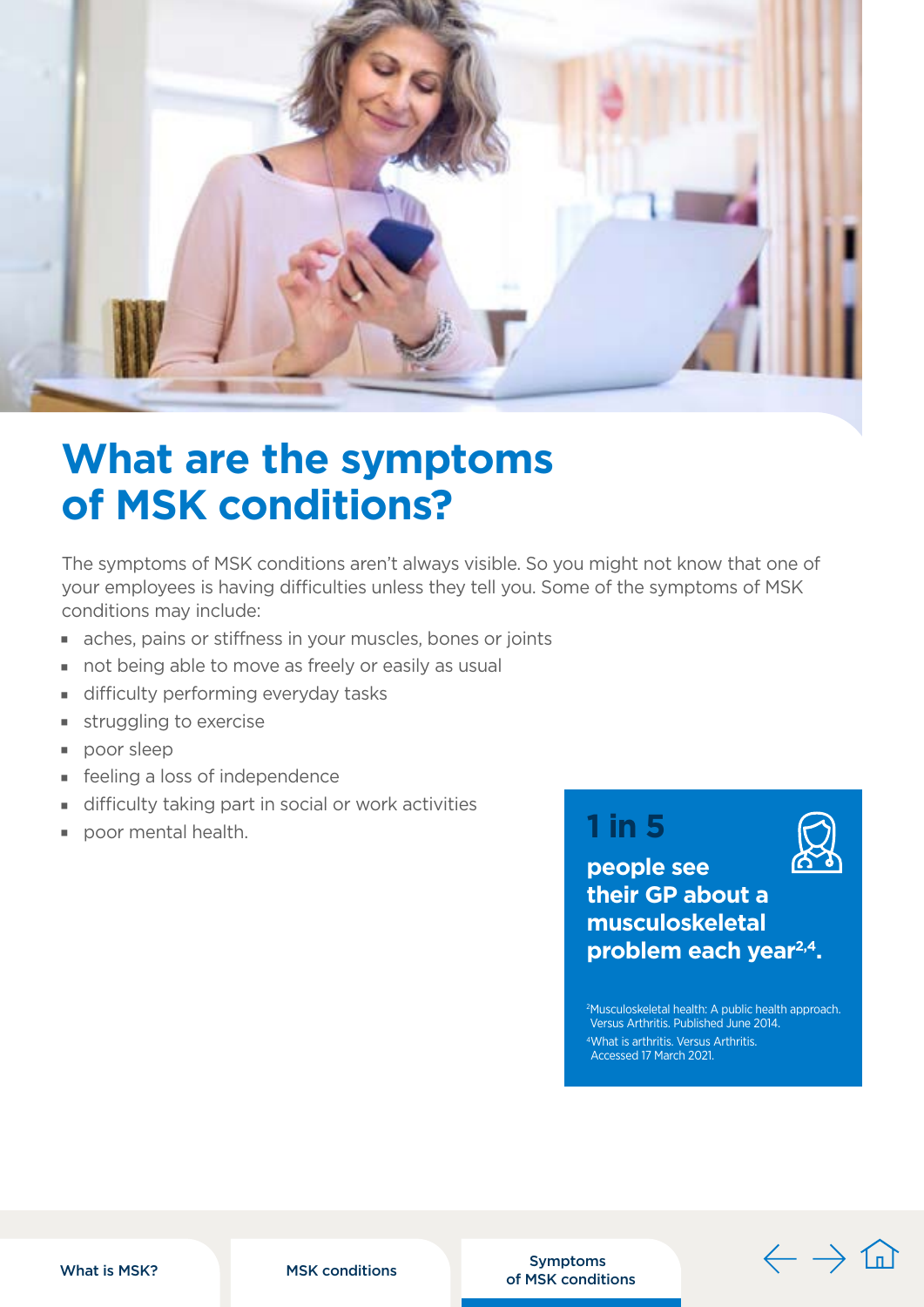<span id="page-5-0"></span>

## **What can cause MSK problems at work?**

Some musculoskeletal problems can be caused by, or made worse by, factors at work. These could include:

- **n** moving a heavy load
- $\blacksquare$  repetitive movements
- $\blacksquare$  not using display screen equipment (DSE) such as laptops, tablets and smartphones - correctly
- $\blacksquare$  sitting or standing for a long time without moving and taking breaks
- using power tools and operating heavy machinery
- a heavy workload and high job demands
- a poor work environment, such as the lighting or temperature
- **v** working when overtired or injured
- bending, twisting or reaching
- **I** driving long distances without regular breaks.

### **Incorrect use of equipment**

**Not using display screen equipment correctly, such as a laptop, can cause MSK problems at work.**

 $\leftarrow$  -

MSK problems at work **Impact of MSK health** in the workplace

MSK health [and mental health](#page-7-0)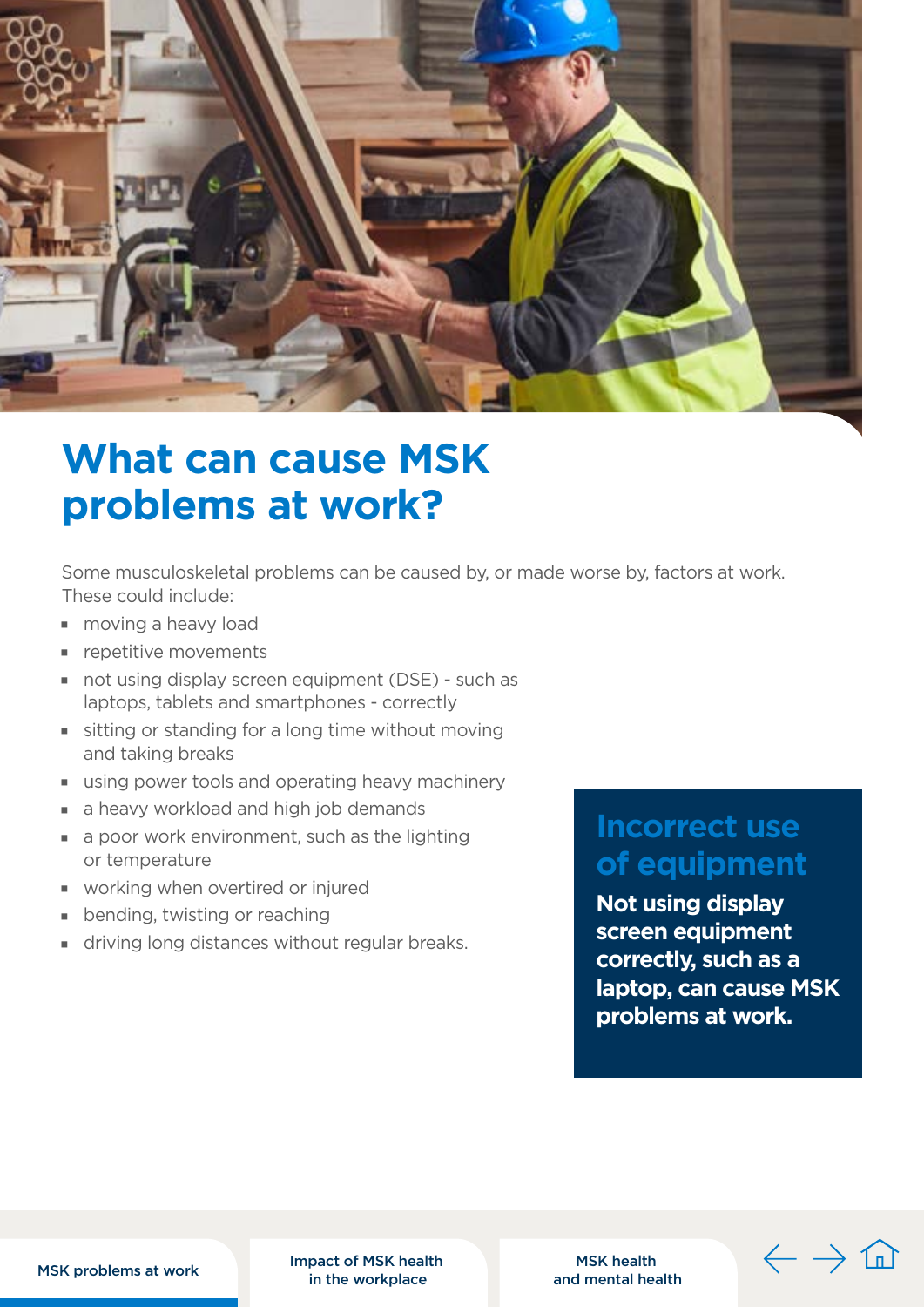<span id="page-6-0"></span>

## **What is the impact of MSK health in the workplace?**

In the UK, musculoskeletal conditions are one of the greatest causes of working days lost each year due to ill health – second to mental health conditions. It's also estimated that around 8.9 million working days are lost due to musculoskeletal conditions each year<sup>5</sup>.

But by supporting the MSK health of your team, you can help to look after both their physical and mental wellbeing. Adopting good MSK practises within your organisation can help to:

- **n** increase productivity
- improve quality of life
- $\blacksquare$  reduce sickness absence
- reduce presenteeism (working even when feeling unwell)
- $\blacksquare$  improve retention and recruitment
- **Example 2** reduce the incidence of early retirement
- $\blacksquare$  reduce costs associated with working days lost, sick pay and retraining
- **PERICASE PREVENT MSK conditions from developing in** the future
- support people with existing MSK conditions to stay in work.

### **8.9 million working days lost**

**It's estimated that around 8.9 million working days are lost due to musculoskeletal conditions each year5.**

5 Working days lost in Great Britain 2019/20. Health and Safety Executive. Accessed 7 March 2021.

[MSK problems at work](#page-5-0) **Impact of MSK health** in the workplace

MSK health [and mental health](#page-7-0)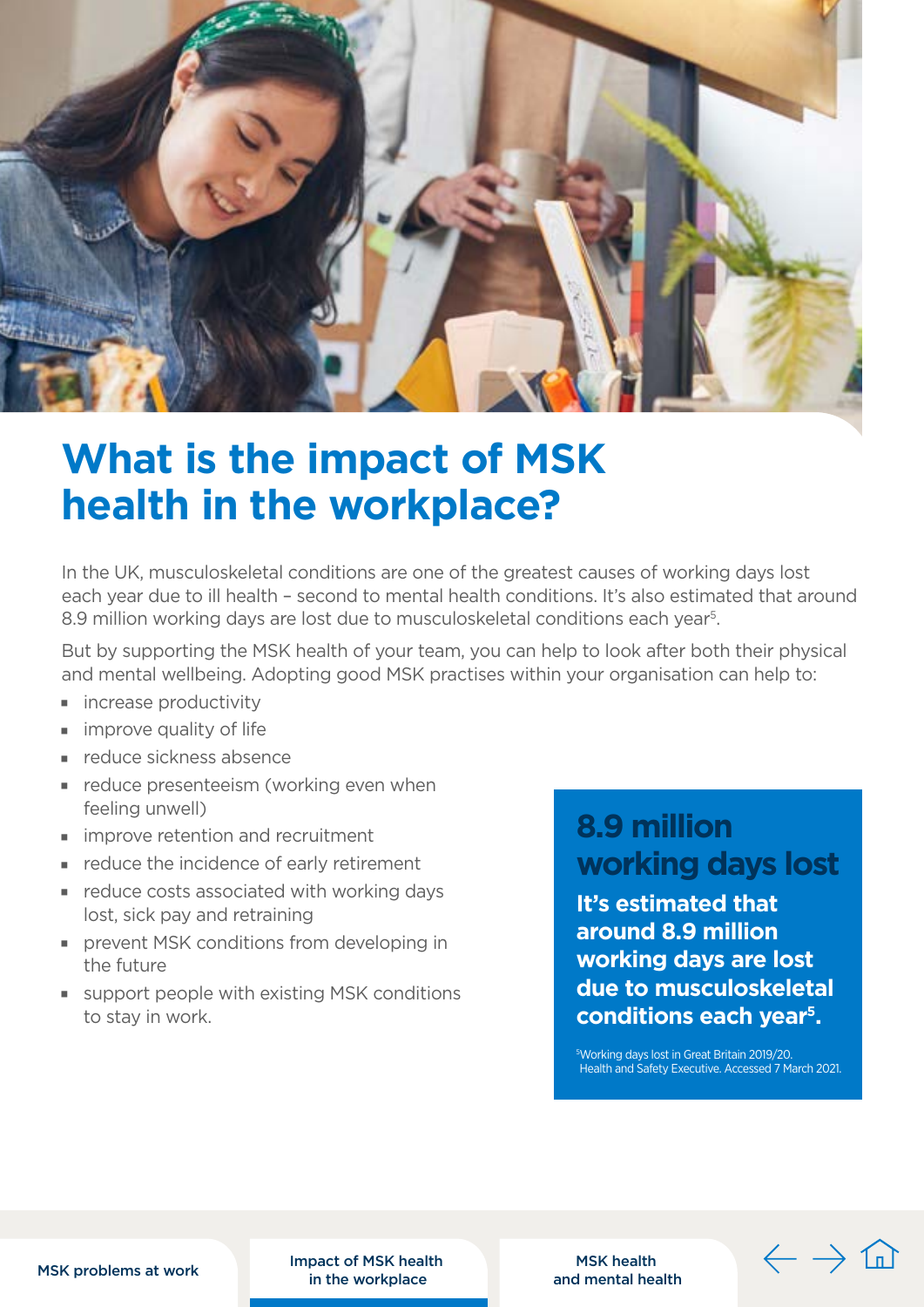<span id="page-7-0"></span>

## **Is there a link between MSK health and mental health?**

The connection between musculoskeletal health and mental health can be described as a two-way street. On the one hand, living with a painful condition can negatively impact your mood, energy levels and sometimes lead to feelings of anxiety or depression. On the other hand, feeling stressed or experiencing poor mental health can result in physical symptoms or make any existing pain worse. So, it's important to consider mental wellbeing when supporting your team's MSK health.

## **Mental health and MSK conditions**

**are the two leading causes of sickness absence from work5,6.**

5 Working days lost in Great Britain 2019/20. Health and Safety Executive. Accessed 7 March 2021. 6 Musculoskeletal health in the workplace: a toolkit for employers. Business In The Community. Published March 2017.

[MSK problems at work](#page-5-0) **Impact of MSK health** in the workplace

MSK health and mental health

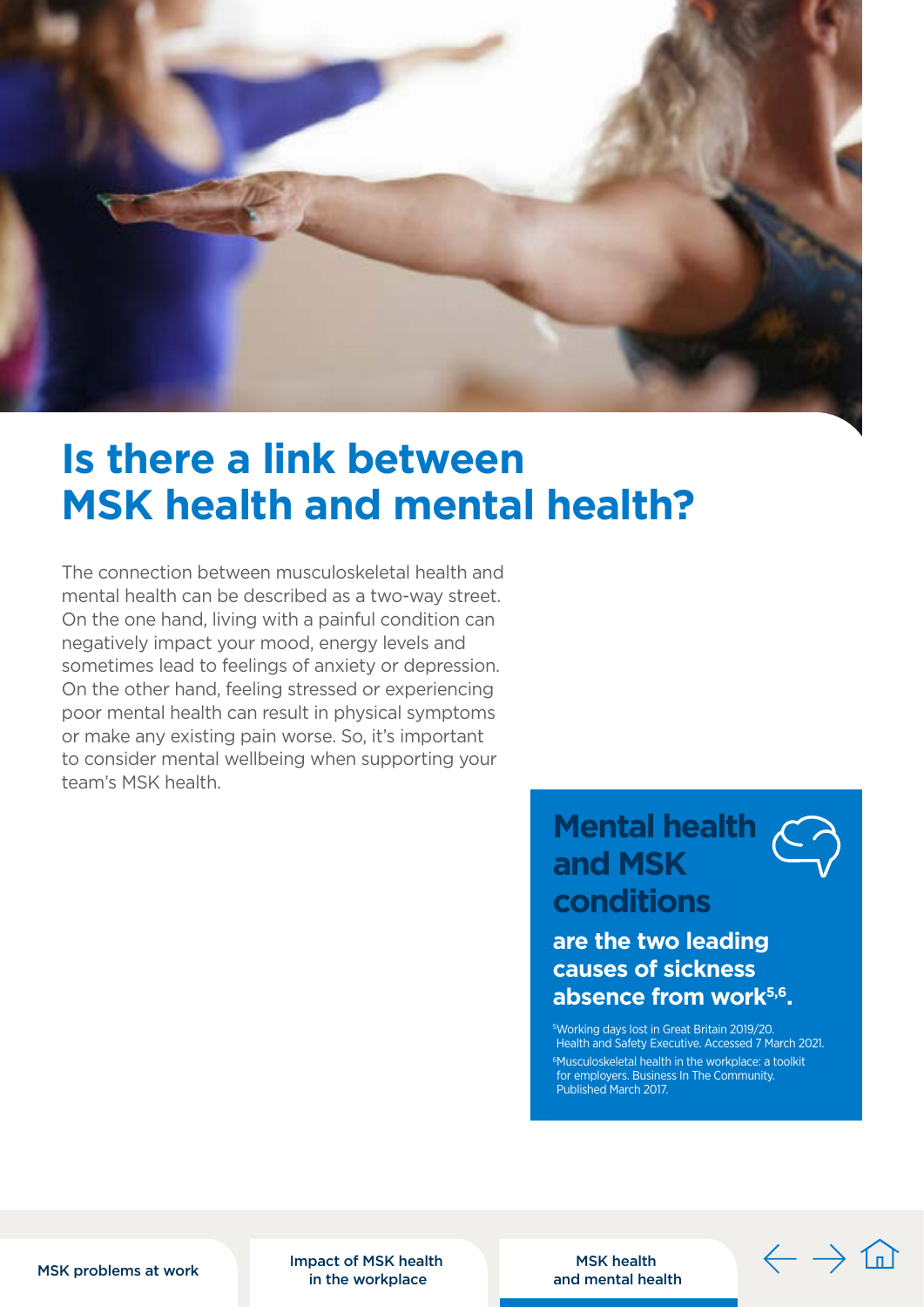# <span id="page-8-0"></span>**Five ways to support your team's MSK health.**

## **1 Understand your team's needs**

The MSK challenges faced by organisations and their employees often differ across sectors, roles and responsibilities. And the exact MSK support that your team needs will likely depend on things like the industry you work in and the type of tasks being carried out. You might even manage a team of people who each work across different functions within your organisation. So, make sure you're aware of the needs of your individual team members so you can take steps to prevent MSK problems from developing. **Ask yourself:**

#### **u** Where are **they working?**

Employees could work from home, an office, warehouse, construction site, store or clinic.

#### **What type of work is being carried out?**

Employees that work on an assembly line might repeatedly use their hands, while healthcare workers might spend a lot of time on their feet.

#### **E** How long is spent **on each task?**

Laptop users might spend a long time sitting and looking at screens, while delivery drivers are likely to be on the road for long periods of time.

#### **What does the individual need?**

One team member might have an injury from playing sports, while another might have a medical condition that impacts them at work.

#### **What equipment do they require?**

Some employees might need a desk chair, while other may need Personal Protective Equipment (PPE).

## **Up to 1 in 6**

**adults experience lower back pain at some point in their life3.**

3 Back pain - low (without radiculopathy). NICE Clinical Knowledge Summaries. November 2020.



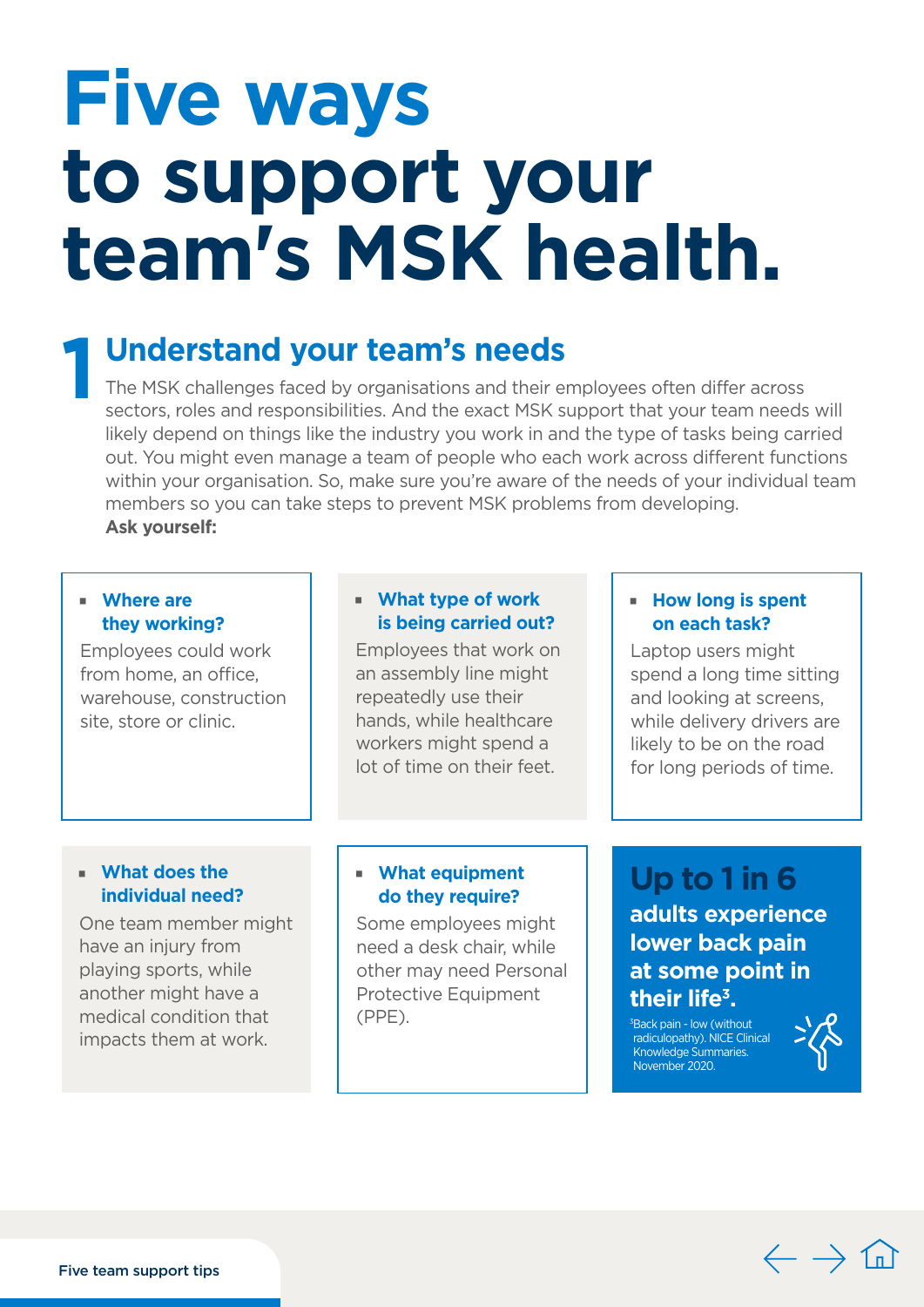**2 Complete a risk assessment**

As an employer, you have a legal responsibility and duty of care to look after the health and safety of your workforce, under the Health and Safety at Work etc Act 1974. To do this, you need to carry out a general risk assessment. **This means:**

- I looking at your workplace and identifying any hazards that could cause injury or illness
- $\blacksquare$  deciding on the likelihood of any harm occurring because of these hazards (this is 'the risk')
- $\blacksquare$  taking steps to remove or minimise any risks to your employees
- $\blacksquare$  recording and reviewing the safety measures you have in place to check they're working



If you employ at least five people, you'll also need to make sure you keep a clear record of your risk assessments.

Depending on the type of work your employees do, their place of work and the equipment they use, you might also need to carry out more specific risk assessments. **Some examples include a:**

- $M$ anual handling assessment
- DSE workstation assessment
- Assessment of repetitive tasks
- Risk factors associated with pushing and pulling loads
- Exposure to vibration (under The Control of Vibration at Work Regulations 2005)

If you have a Property, Health and Safety, Human Resources or People team, ask for their support identifying which risk assessments you need to complete. They may already have guidelines and policies in place that you can follow. Or you can visit the Health and Safety Executive website, where you'll find a series of useful **[toolkits](https://www.hse.gov.uk/msd/toolkit.htm)** and **[templates](https://www.hse.gov.uk/simple-health-safety/risk/risk-assessment-template-and-examples.htm)** to help you complete the legal risk assessments you need.

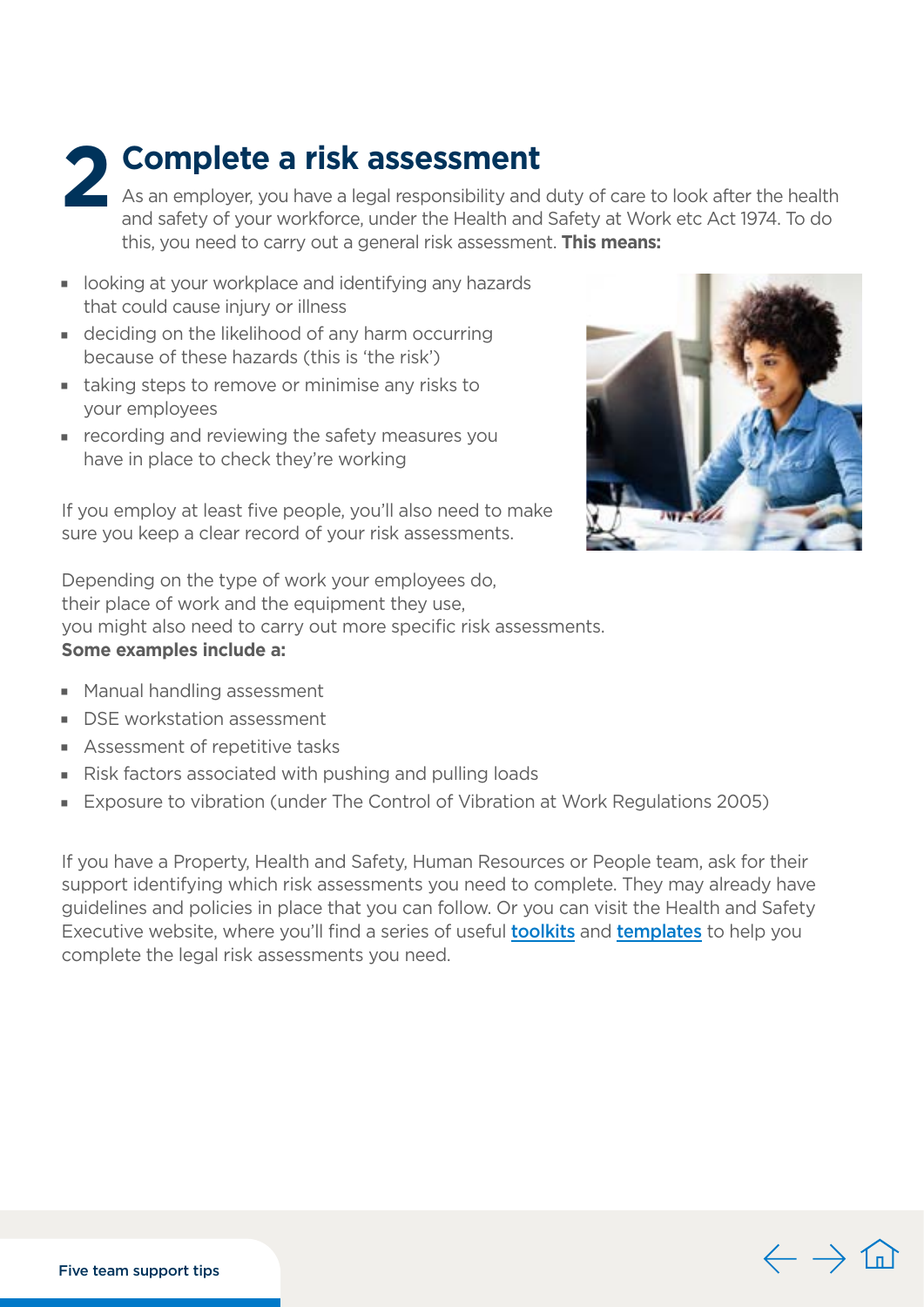**Two of the most common assessments you may need to carry out by law are:**

#### **DSE workstation assessment**

DSE stands for Display Screen Equipment. This includes screens such as PCs, laptops, tablets and smartphones. If any of your team members use DSE for at least one hour every day, the Health and Safety (DSE) Regulations require you to complete a DSE risk assessment. You must also provide an eye test for anyone who requests one.

Using DSE for long periods of time incorrectly can lead to aches and pains in your neck, shoulders, back, wrists and hands. It can also cause fatigue and eye strain. So, whether your employees are in the office or working from home, it's important to ensure that everyone is treated the same way and kept as free from risk as possible. Make sure everyone understands [how to set](https://www.bupa.co.uk/newsroom/ourviews/home-working-reduce-aches-pains) [up their workstation](https://www.bupa.co.uk/newsroom/ourviews/home-working-reduce-aches-pains) correctly and the importance of having regular screen breaks.

### **Bupa Physiotherapist Will Kenton explains:**

**Manual handling**

"If your teams are working from home during the pandemic, they might not have access to the equipment and advice they need to do this effectively. Many employees have been working from makeshift desks, kitchen tables and sofas over the last year. This isn't usually a problem for very short periods, but over time and without an appropriate setup, MSK issues can present in muscular aches, joint pain and stiffness."

The term manual handling means to support or transport a load – this includes an object,

members carry out manual handling as part of their role, the Manual Handling Operations Regulations require you to assess, avoid and

person or animal. If any of your team

minimise any risk of injury from manual handling at work. This means avoiding any dangerous manual handling where possible, carrying out a risk assessment when manual handling tasks are unavoidable, and putting safety measures in place to minimise any risk. You can also raise awareness of MSK risks and good manual handling techniques by organising training in your workplace.

## **11 million Brits have pain**

**Research from Bupa UK estimates that 11 million Brits have pain in their back, neck or knees, hips or wrists because of working from home without the right equipment during**  the pandemic<sup>7</sup>.



7 Hurting from home. Opinium Research. Commissioned by Bupa UK. 14 May 2020.

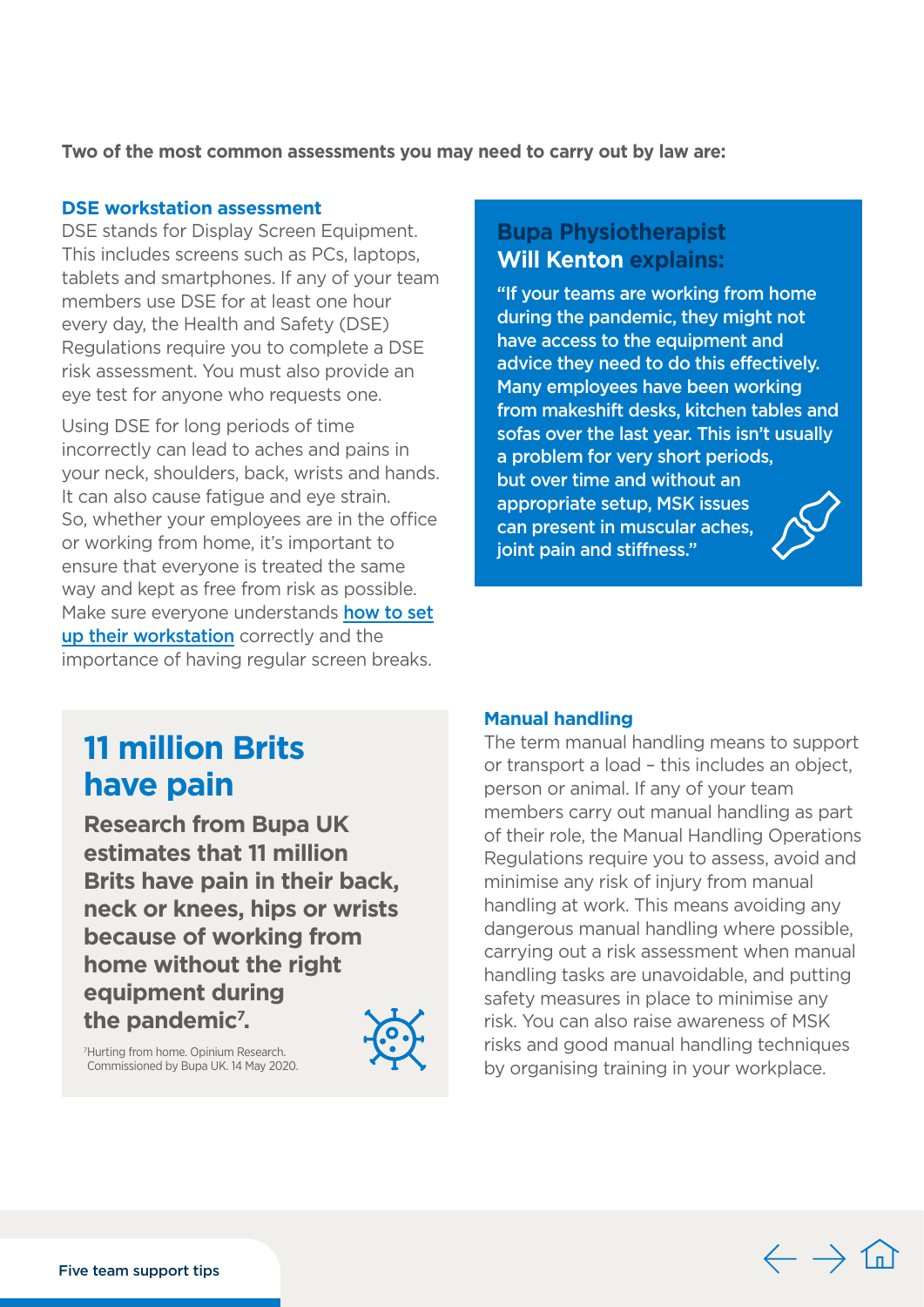

# **3 Provide support and make reasonable adjustments**

Once you've established the specific MSK risks and the needs of your team, you'll need to ensure they have the support they need. This will help your team members to carry out their role safely and look after their MSK health both now and in the future. It will also help any employees who may have existing MSK conditions to manage their symptoms, prevent their problem from getting worse and enable them to continue working. There may be some changes you can make in the workplace that might benefit lots of your employees, while others may be more specific to the needs of one individual. For example:

- using lifting aids or trolleys to transport heavy loads
- providing equipment, such as a desk chair, headset, footstool, laptop riser, external monitor, PPE or knee pads for those who need them
- $\blacksquare$  scheduling regular breaks
- rotating repetitive or long tasks between different team members
- $\blacksquare$  allowing time off for health appointments
- reducing the time spent on particular tasks that might be difficult
- adjusting the work environment, such as the temperature or lighting
- $\blacksquare$  delivering training events
- **sharing helpful information resources**
- signposting to occupational health and support services if they're available.

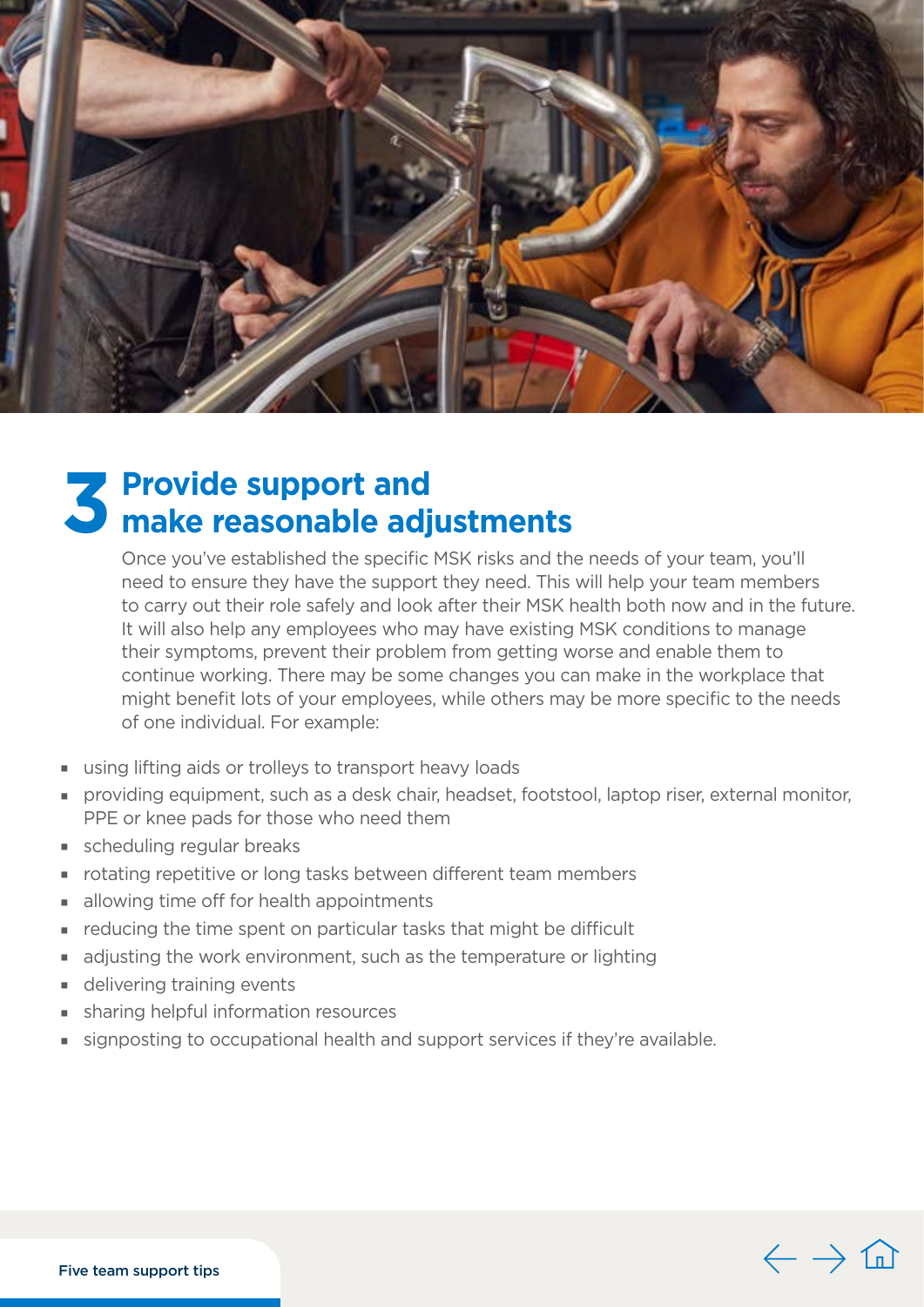## **4 Promote healthy habits**

There are some steps you and your employees can take to help look after your MSK health, both now and in the future. These include:





**being physically active**

**not smoking beating a healthy, balanced diet**

So, it's important to promote and encourage healthy lifestyle habits among your organisation. **Lead by example and help keep your teams moving by:**

- **n** arranging walking meetings where possible
- scheduling regular breaks
- taking time out to [stretch and move](https://www.bupa.co.uk/newsroom/ourviews/desk-stretches)
- $\blacksquare$  getting out for a walk during the day
- $\blacksquare$  setting a team steps challenge
- **p** organising team workouts or yoga sessions
- $\blacksquare$  sharing any employee benefits that may be available, such as discounts on fitness trackers or gym memberships.

Not only can regular exercise help your employees to maintain a healthy weight, it can also reduce stress, improve sleep, improve mental wellbeing and build strong muscles and bones. It can also help to improve symptoms for anyone who may have an existing MSK condition.

### **Bupa Physiotherapist Will Kenton advises:**

"If someone is in pain, they might think they need to rest or feel worried that exercise would make their pain worse. But physical activity can improve your symptoms if you have an existing MSK problem. If you're feeling unsure or your pain isn't improving, speak to a Physiotherapist for advice."



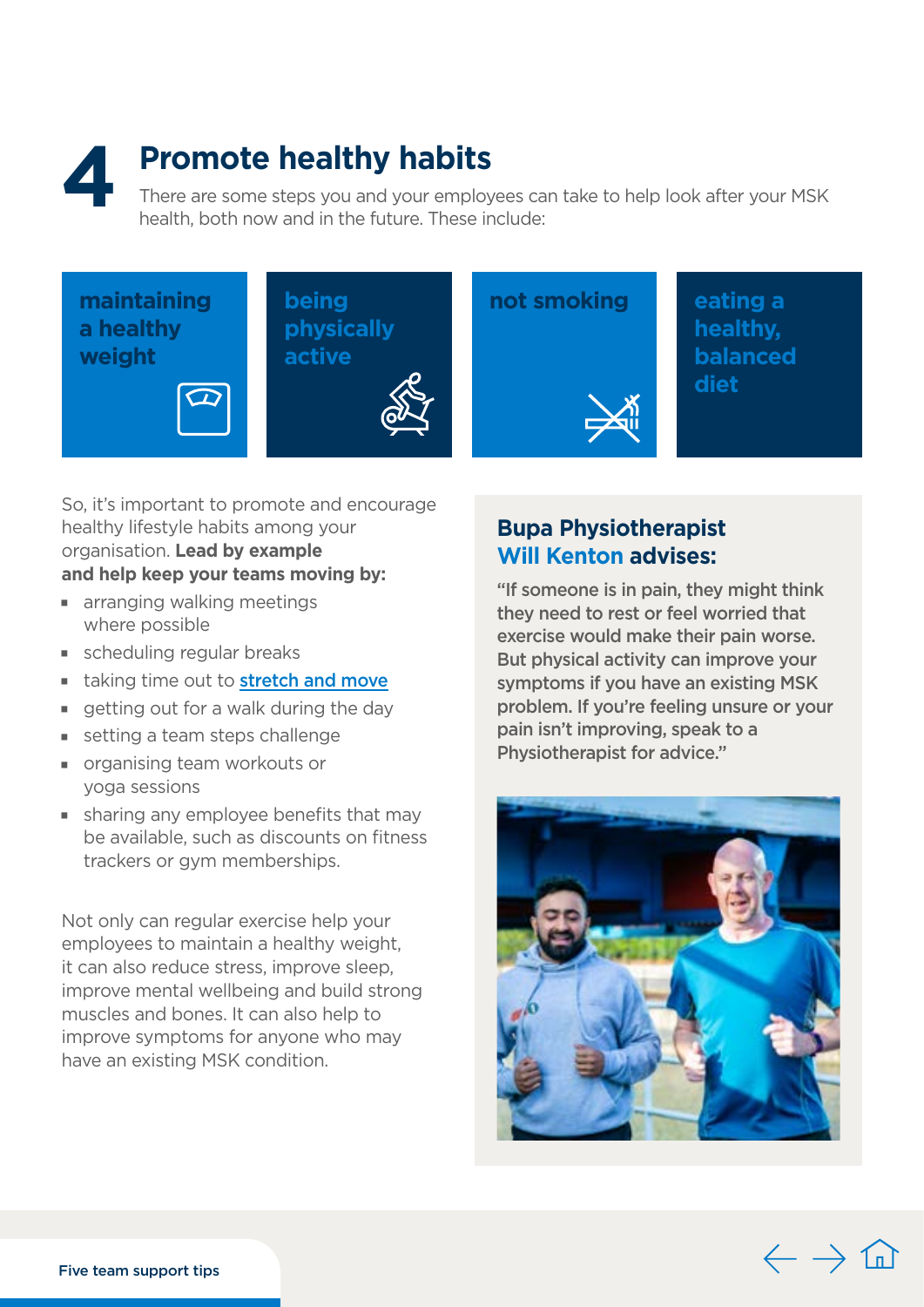# **5 Encourage open conversations**

Check in with your team members regularly to find out how they're doing and whether or not they need any help with their MSK health. Lots of MSK conditions get better with the right treatment and support. So, encouraging your employees to open up and report any concerns will enable you to put support measures in place as early as possible. Be sure to ask if there are any work tasks that might be contributing to their condition to help you address their concerns and minimise any risk. This will help your team members to stay in work, or recover and return to work when possible. You might also find it helpful to ask your employees if they've spotted any MSK risks at work, and to get their input and ideas on how to resolve them.



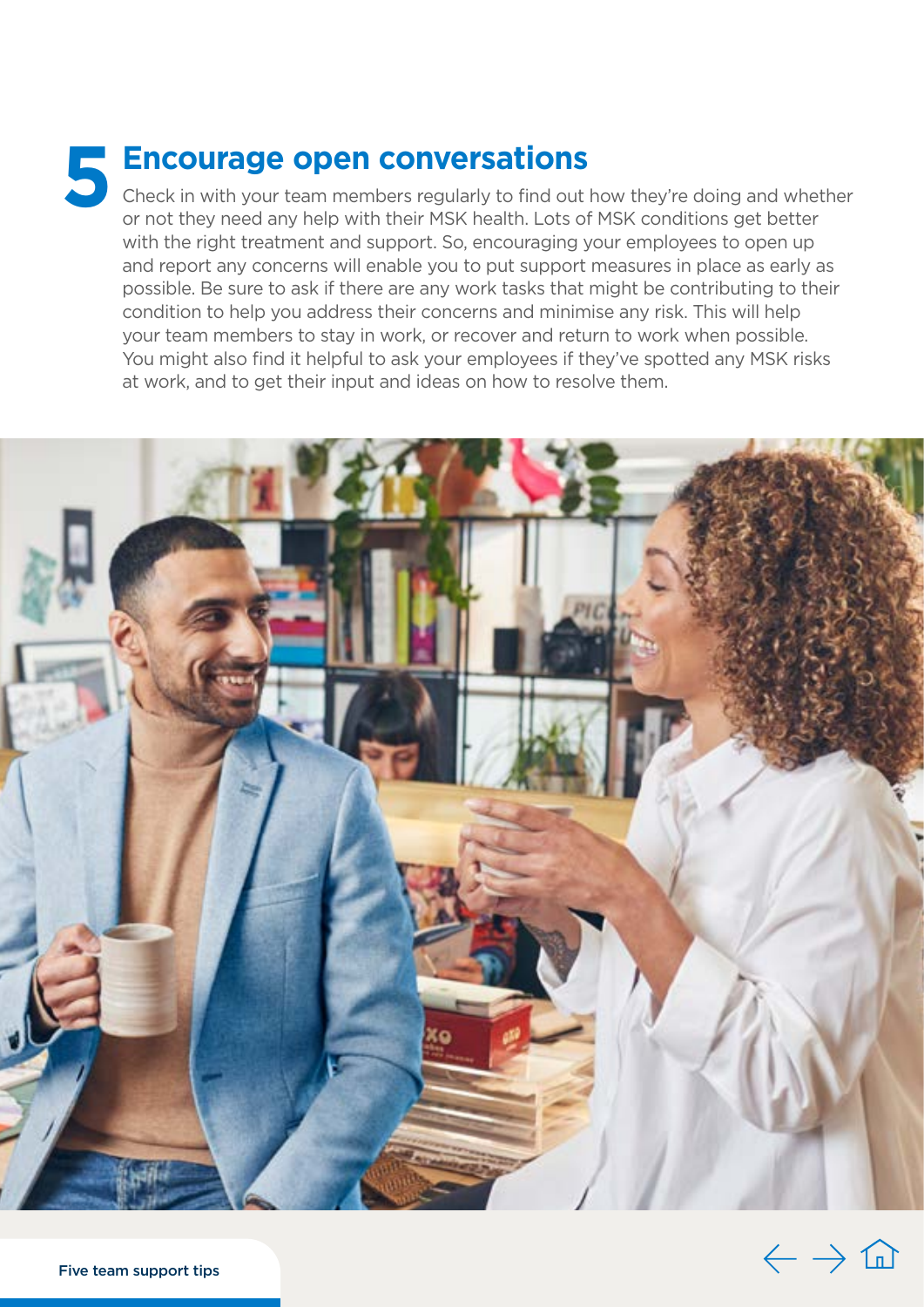## **Resources.**

### **Further information**

Risk assessment **[template and examples.](https://www.hse.gov.uk/simple-health-safety/risk/risk-assessment-template-and-examples.htm)** Health and Safety Executive. Health and Safety Executive. [www.hse.gov.uk](http://www.hse.gov.uk), accessed 25 March 2021.

[Toolkit for MSDs.](https://www.hse.gov.uk/msd/toolkit.htm) Health and Safety Executive. Health and Safety Executive. [www.hse.gov.uk](http://www.hse.gov.uk), accessed 25 March 2021.

### **Sources**

- 1. Musculoskeletal conditions. World Health Organization. [www.who.int,](https://www.who.int/news-room/fact-sheets/detail/musculoskeletal-conditions) published 8 February 2021
- 2. Musculoskeletal health: A public health approach. Versus Arthritis.
	- [www.versusarthritis.org](https://www.versusarthritis.org/media/2179/public-health-guide.pdf), published June 2014.
- 3. Back pain low (without radiculopathy). NICE Clinical Knowledge Summaries. [cks.nice.org.uk](https://cks.nice.org.uk/topics/back-pain-low-without-radiculopathy/background-information/prevalence/), last revised November 2020.
- 4. What is arthritis. Versus Arthritis. [versusarthritis.org](https://www.versusarthritis.org/about-arthritis/conditions/arthritis/), accessed 17 March 2021.
- 5. Working days lost in Great Britain 2019/20. Health and Safety Executive. www.[hse.gov.uk,](https://www.hse.gov.uk/statistics/dayslost.htm) accessed 17 March 2021.
- 6. Musculoskeletal health in the workplace: a toolkit for employers. Business In The Community. www.[bitc.org.uk](https://www.bitc.org.uk/wp-content/uploads/2019/10/bitc-wellbeing-toolkit-musculoskeletal-mar2017.pdf), published March 2017.
- 7. Hurting from home. Opinium Research. Commissioned by Bupa UK. Research conducted among 2,003 UK adults by Opinium Research between 24-27 April 2020, published 14 May 2020.
- 8. Advice for workers with musculoskeletal disorders. Health and Safety Executive. [www.hse.gov.uk](https://www.hse.gov.uk/msd/workers-msds.htm), accessed 24 March 2021.
- 9. Back pain. Health and Safety Executive. [www.hse.gov.uk,](https://www.hse.gov.uk/msd/backpain/index.htm) accessed 25 March 2021.
- 10. Upper limb disorders. Health and Safety executive. [www.hse.gov.uk,](http://www.hse.gov.uk/msd/uld/index.htm) accessed 25 March 2021.
- 11. Lower limb disorders. Health and Safety Executive. [www.hse.gov.uk,](https://www.hse.gov.uk/msd/lld/index.htm) accessed 25 March 2021.
- 12. Working safely with display screen equipment. Health and Safety Executive. [www.hse.gov.uk,](https://www.hse.gov.uk/msd/dse/index.htm) accessed 25 March 2021.
- 13. Manual handling at work. Health and Safety Executive. [www.hse.gov.uk,](https://www.hse.gov.uk/msd/manual-handling/index.htm) accessed 25 March 2021.
- 14. Musculoskeletal disorders at work. Health and Safety Executive. [www.hse.gov.uk,](https://www.hse.gov.uk/msd/msds.htm) accessed 25 March 2021.
- 15. Managing risks and risk assessment at work. Health and Safety Executive. [www.hse.gov.uk,](https://www.hse.gov.uk/simple-health-safety/risk/index.htm) accessed 25 March 2021.
- 16. The law on musculoskeletal disorders at work. Health and Safety executive. [www.hse.gov.uk,](http://www.hse.gov.uk/msd/legislation.htm) accessed 25 March 2021.

This information was published by Bupa's Health Content Team and is based on reputable sources of medical evidence. It has been reviewed by appropriate medical or clinical professionals. The information is not intended nor implied to be a substitute for professional medical advice nor is it intended to be for medical diagnosis or treatment. Published May 2021.